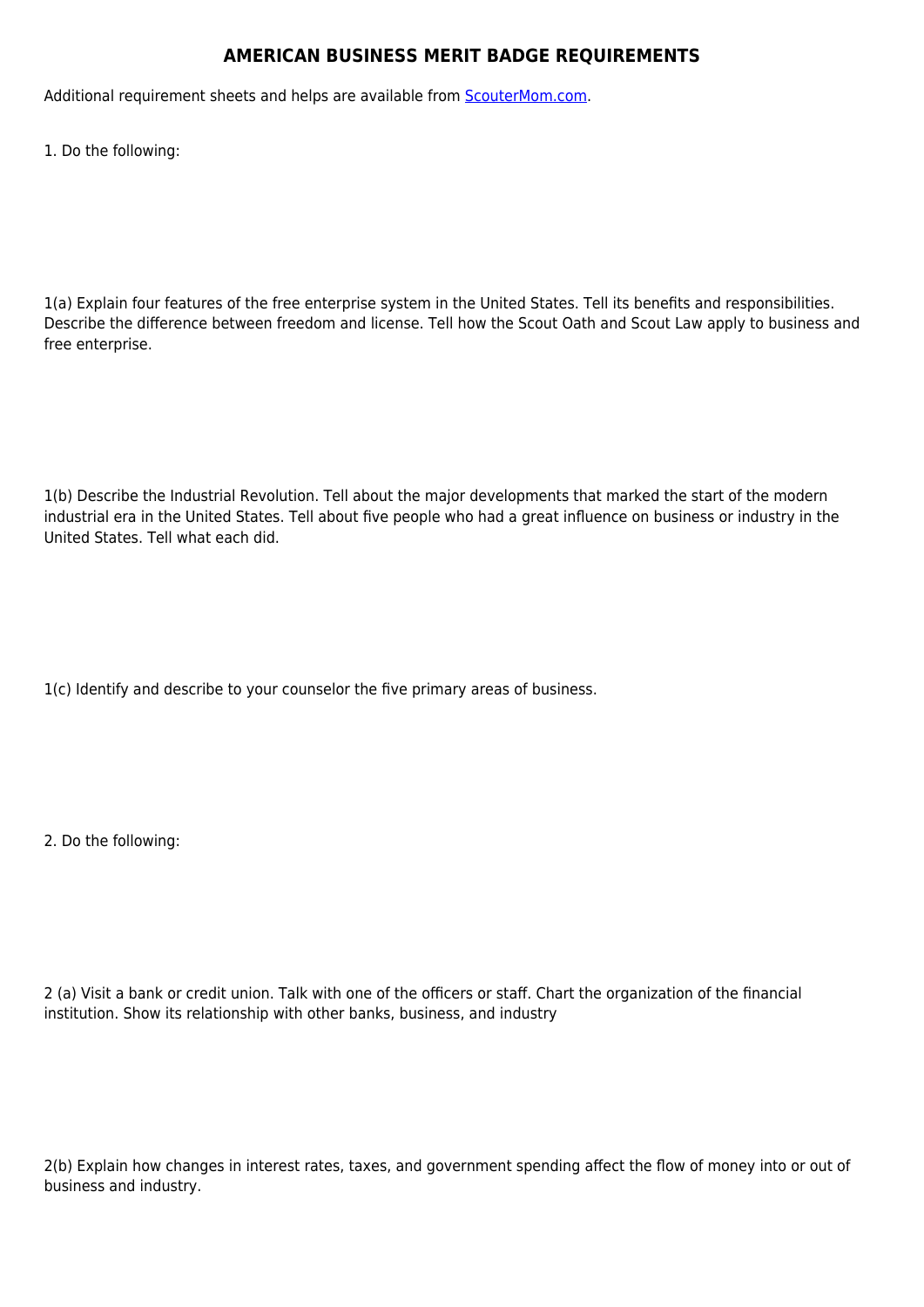2(c) Describe to your counselor green marketing and sustainable business practices

2 (d) Explain how a proprietorship or partnership gets its capital. Discuss and explain four ways a corporation gets its capital.

2 (e) Explain the place of profit in business.

2(f) Name five kinds of insurance useful to business. Describe their purposes.

3. Do the following:

3(a) Pick two or more stocks from the financial pages of a newspaper. Request the annual report or prospectus from one of the companies by writing, or visit its website (with your parent's permission) to view the annual report online. Explain how a company's annual report and prospectus can be used to help you manage your investments.

3(b) Pretend you have bought \$1,000 worth of the stocks from the company you wrote to in requirement 3a. Explain how you "bought" the stocks. Tell why you decided to "buy" stock in this company. Keep a weekly record for three months of the market value of your stocks. Show any dividends declared.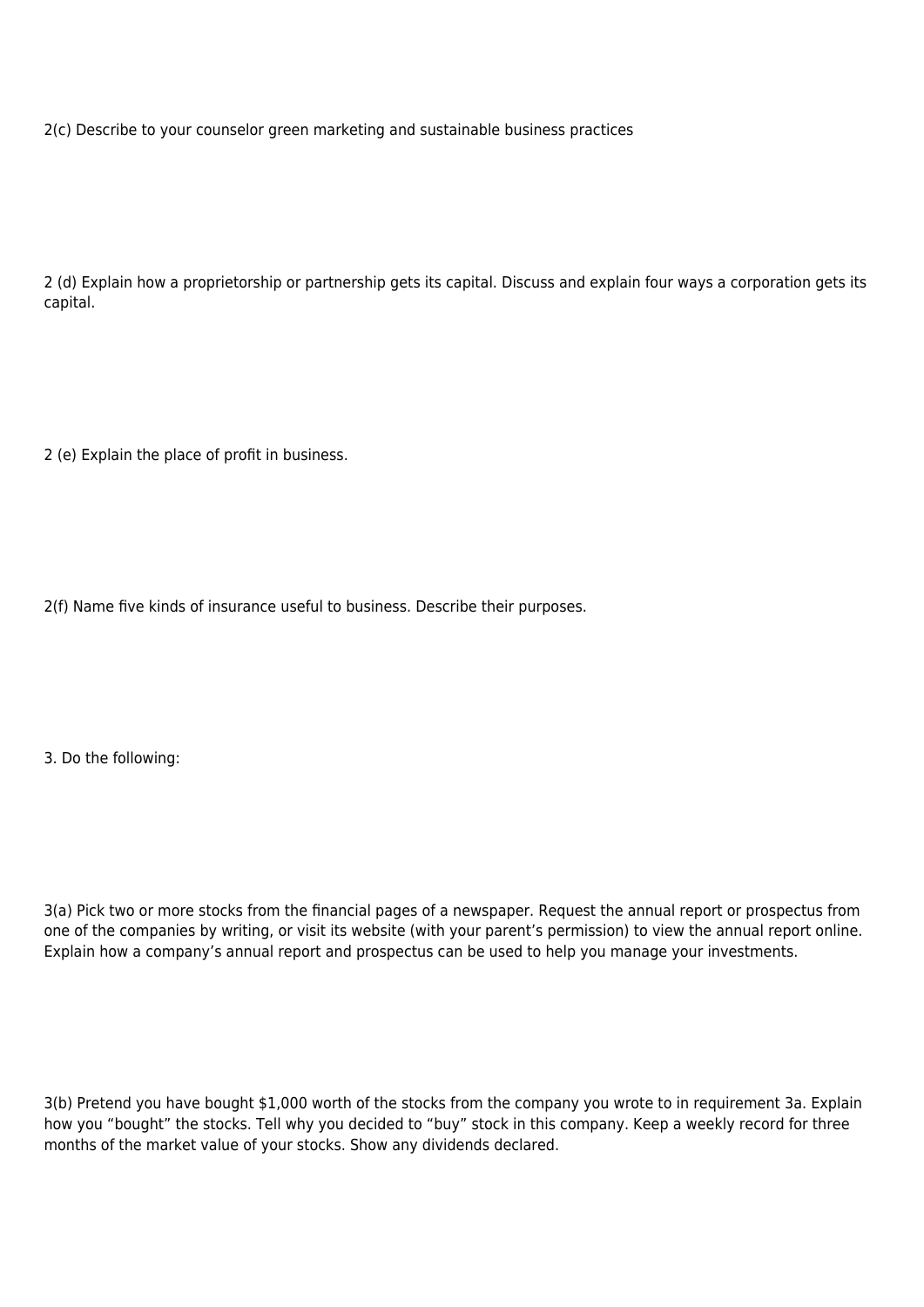4. Do ONE of the following:

4(a) Draw an organizational chart of a typical central labor council

4 (b) Describe automation, union shop, open shop, collective-bargaining agreements, shop steward, business agent, and union counselor.

4(c) Explain the part played by four federal or state agencies in labor relations.

5. Run a small business involving a product or service for at least three months. First find out the need for it. For example: a newspaper route, lawn mowing, sales of things you have made or grown. Keep records showing the costs, income, and profit or loss. Report:

5 (a) How service, friendliness, hard work, and salesmanship helped build your business.

5 (b) The benefits you and others received because you were in business. Comparable 4-H, FFA, or Junior Achievement projects may be used for requirement 5